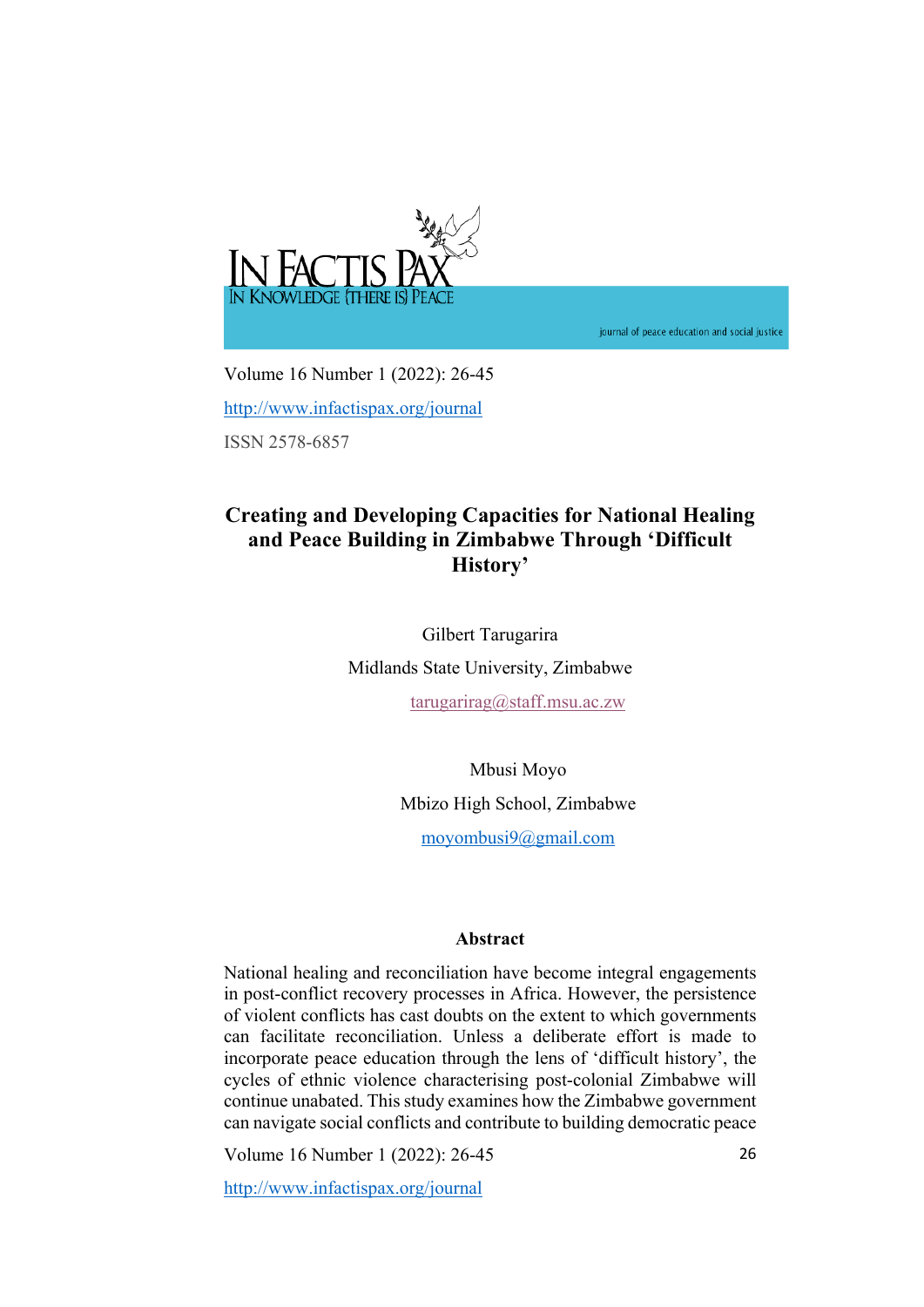and security through public education. The *Gukurahundi* massacre is considered pivotal towards understanding how 'difficult history' can be utilised to promote healing and reconciliation in a state with perennial ethnic antagonism. An argument is sustained that educational institutions have the capability of transforming the pervasive atmosphere of suspicion, mistrust and discord between the Ndebele and the Shona for national healing and reconciliation.

**Key words**: difficult history, *Gukurahundi*, healing, reconciliation, Ndebele, Shona

#### **Introduction**

In Zimbabwe, public schooling is a government responsibility and this explains why some official curricula have been shown to encourage compliance with the dominant political status quo. Bishop (1985:10) maintains that "there is an inextricable relationship between education and national ideals and objectives". Zimbabwe, like many other African countries has used "the school as an important instrument to further the achievement of [its] political aims and to foster particular attitudes and values deemed necessary for national advancement and cultural identity" (Bishop 1985:10). The emergence of patriotic history in the year 2000 prompted the formulation of the new curriculum package which was implemented in institutions of higher learning in 2005.

Tertiary institutions which included teacher training colleges and polytechnics introduced a compulsory course National Strategic Studies (NASS). The course was designed to cultivate values of patriotism, national identity, national unity and commitment to sustainable national development (Ranger 2004). The introduction of NASS in institutions of higher learning was welcomed with suspicion and distrust since it was labelled a ZANU-PF project. As patriotic history evolved, Ndlovu-Gatsheni (2011) notes, it embraced new themes and discarded others. In this study, we argue that patriotic history deliberately overlooked other critical historical elements that would expose past unhealed wounds. Given that patriotic history emerged during an era when Zimbabwe relations with the international community were strained, controversial issues like *Gukurahundi* were sidelined in patriotic history discourses. According to Tendi (2010), themes and events which did not serve ZANU PF's agenda were downplayed and misrepresented.

What becomes blatantly clear is that history education may legitimize or mitigate enmity through narratives of past conflicts, in particular by silencing (or acknowledging) alternate perspectives and pluralist identities. The presentation of one hegemonic version of the

Volume 16 Number 1 (2022): 26-45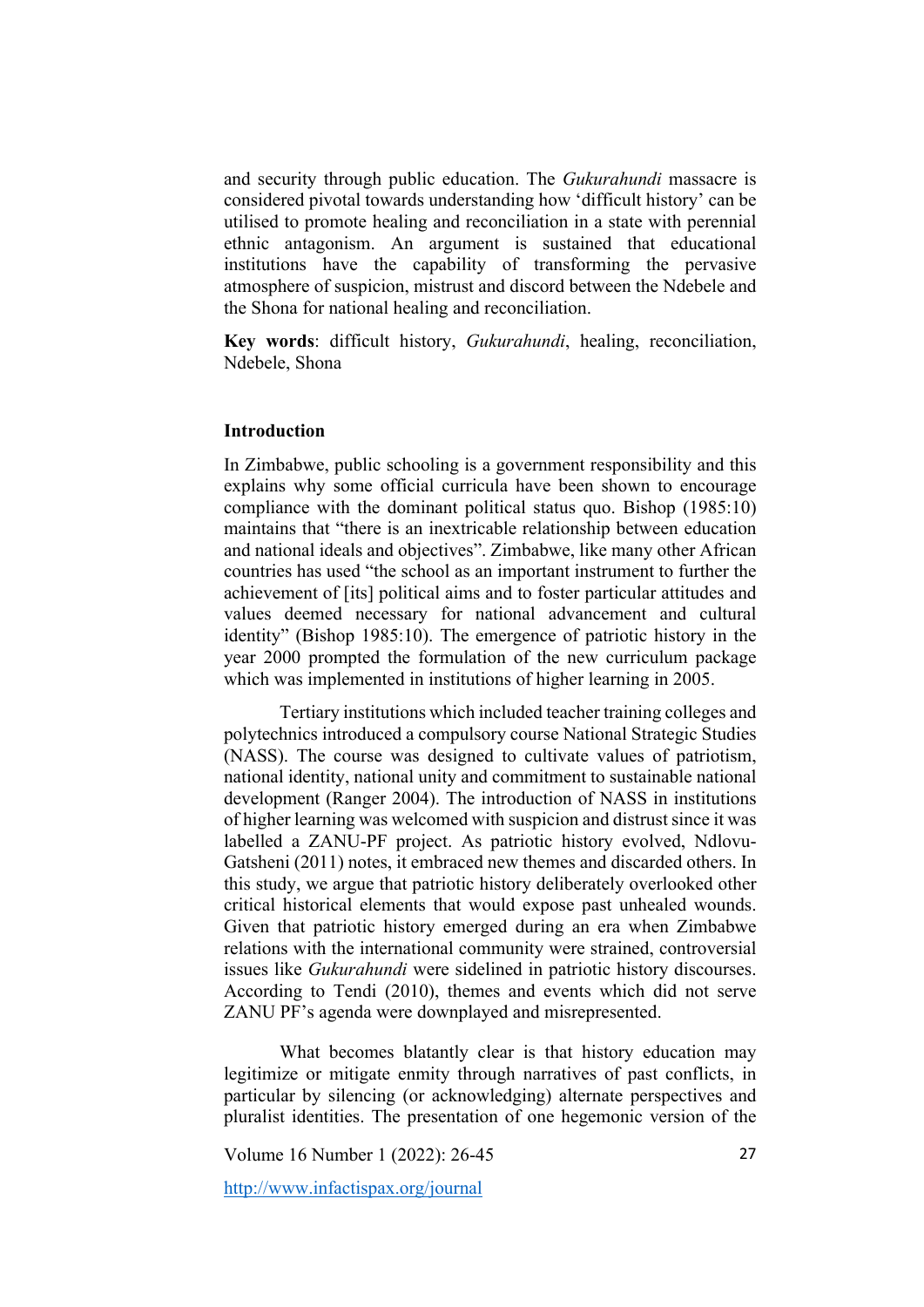past impedes understanding of complex realities (Anne Tupper 2014; Davies 2005).

The existence of conflict and its consequences in Zimbabwe are traceable to the pre-colonial, colonial and post-independence eras. Although Zimbabweans share a common territorial area, they tend to live within it as a divided people not only geographically, but also in terms of experiences, traditions and values. With the Ndebele and Shona speaking Zimbabweans comprising approximately 15% and 80% of the country's population respectively, the political leaders have often mobilized identity-based nationalism. Historically, the relations between the Ndebele and Shona people in the late 1830s, have been subjected to a process of legend-making that amounts to the creation of a mythology (Beach 1986). Myths flourished because missionaries, traders and travellers desired to gain the support of the British government for their varied activities, an objective which the Rudd Concession of 1888 achieved. Admittedly, the Ndebele and Shona were equally involved in the myth-making process. While cordial relations and intermarriages between the belligerent ethnic groups have continued, the weight of the evidence to the contrary confirms long-term and persistent tensions between them. Despite having fought side by side to free the country, heroes of Zimbabwe's liberation struggle seem to have failed to accommodate each other in the post-colonial era. Ndlovu (2015), Lindgren (2002), Muchemwa (2016), Tarusarira (2000), Ndlovu-Gatsheni (2009) among others, have aptly observed that *Gukurahundi* indeed heightened the tensions between the Ndebele and the Shona. Against the backdrop of the 1987 Unity Accord and other initiatives, this paper unpacks the untapped potential of the *Gukurahundi* experiences in setting the stage for national reconciliation projects in Zimbabwe. While government curricula generally include some dimensions of peace building, citizenship knowledge and competencies, we argue that the curricula examined are insufficiently comprehensive to equip young people for constructive democratic action to transform the nation towards sustainable peace. This study is particularly interested in investigating the feasibility of promoting, deepening and broadening reconciliatory or peace building education opportunities through public institutions. We stand guided by Brouneus (2003:20)'s definition that reconciliation is "a societal process that involves mutual acknowledgement of past sufferings and the changing of destructive attitudes and behaviours into constructive relationships towards sustainable peace".

## **Conceptual Framework**

The diametric but pivotal terms under consideration are patriotic and difficult history. Patriotic history is a liberation war-related version of

Volume 16 Number 1 (2022): 26-45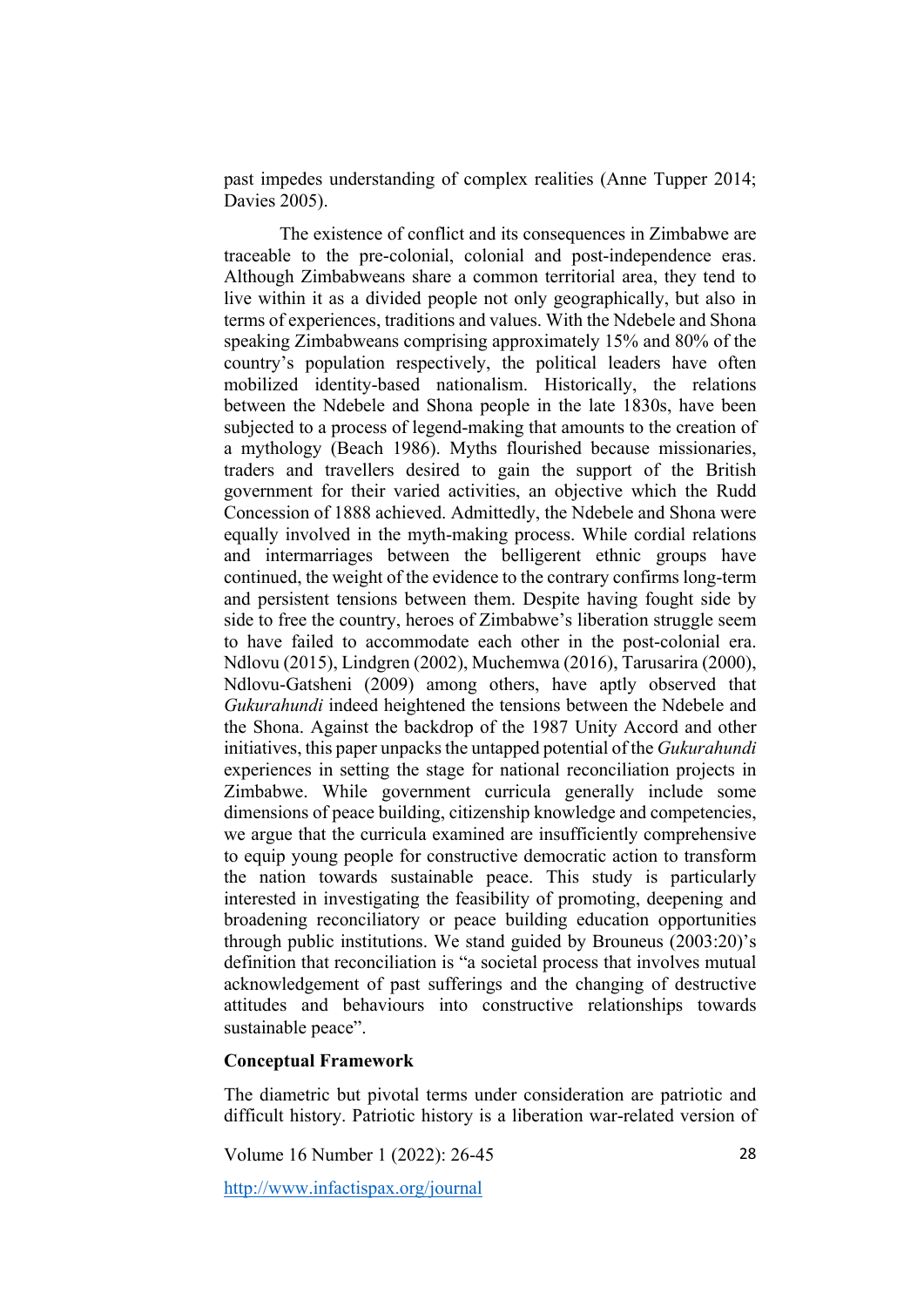history which was advanced by the then President of Zimbabwe, Robert Mugabe and the Zimbabwe African National Union-Patriotic Front (ZANU-PF) party since the year 2000.The substance of this brand of history, according to Coltart, (2009) proclaimed ZANU PF as the alpha and omega of Zimbabwe's past, present and future. The thrust of patriotic history was propping a radical revolutionary tradition "premised on land, race, a dichotomy between 'sell-outs' and 'patriots' and the rejection of the Western interpretation of human rights" (Tendi 2010:1). Mugabe considered patriotic history as an essential response to resurgent Western imperialism and its local allies who purportedly threatened 'the hard-won integrity and sovereignty of Zimbabwe' (Coltart, 2009). ZANU-PF) used the patriotic history narrative to foster transmission of liberation struggle ideas to gain legitimacy in the wake of great political and electoral rejection in the face of the challenge posed by the Movement for Democratic Change (MDC). As discussed below, this brand of history entered the schools' curricula.

Straddling et al, (1984:2) define 'difficult history' as History that "divides the society and for which significant groups within the society offer conflicting explanations and solutions based on alternative values". Difficult history includes contested issues such as terrorism, violence, and any related sensitive and controversial questions (Foster, 2014). Kidd (2014) is more emphatic that this brand of history encompasses, 'challenging', 'emotive', 'sensitive', 'contested heritages' and 'legacies'. As an aspect of difficult history, re-engagement with the past is done from a critical perspective which promotes the development of transformative approaches in the way history is written, taught and understood. *Gukurahundi* is considered as an epitome of difficult history.

#### **Methodology**

This study employed mixed methods by combining quantitative and qualitative research techniques. The quantitative method was facilitated by using structured questionnaires which were prepared and administered among lecturers and students either personally of by email. The qualitative method consisted of interviews conducted with the lecturers and students. With the permission of the interviewees, the conversations were recorded and later transcribed and used for the analysis. Both questionnaires and the interview schedules revolved around an attempt to make sense of the meaning of difficult history through making inferences and interpreting different views surrounding the *Gukurahundi* violence. The intention was to get clarity on whether the syllabi content created any opportunities and challenges for students to build capacity and inclinations for peacebuilding citizenship participation. The other task was to identify curricular spaces where

Volume 16 Number 1 (2022): 26-45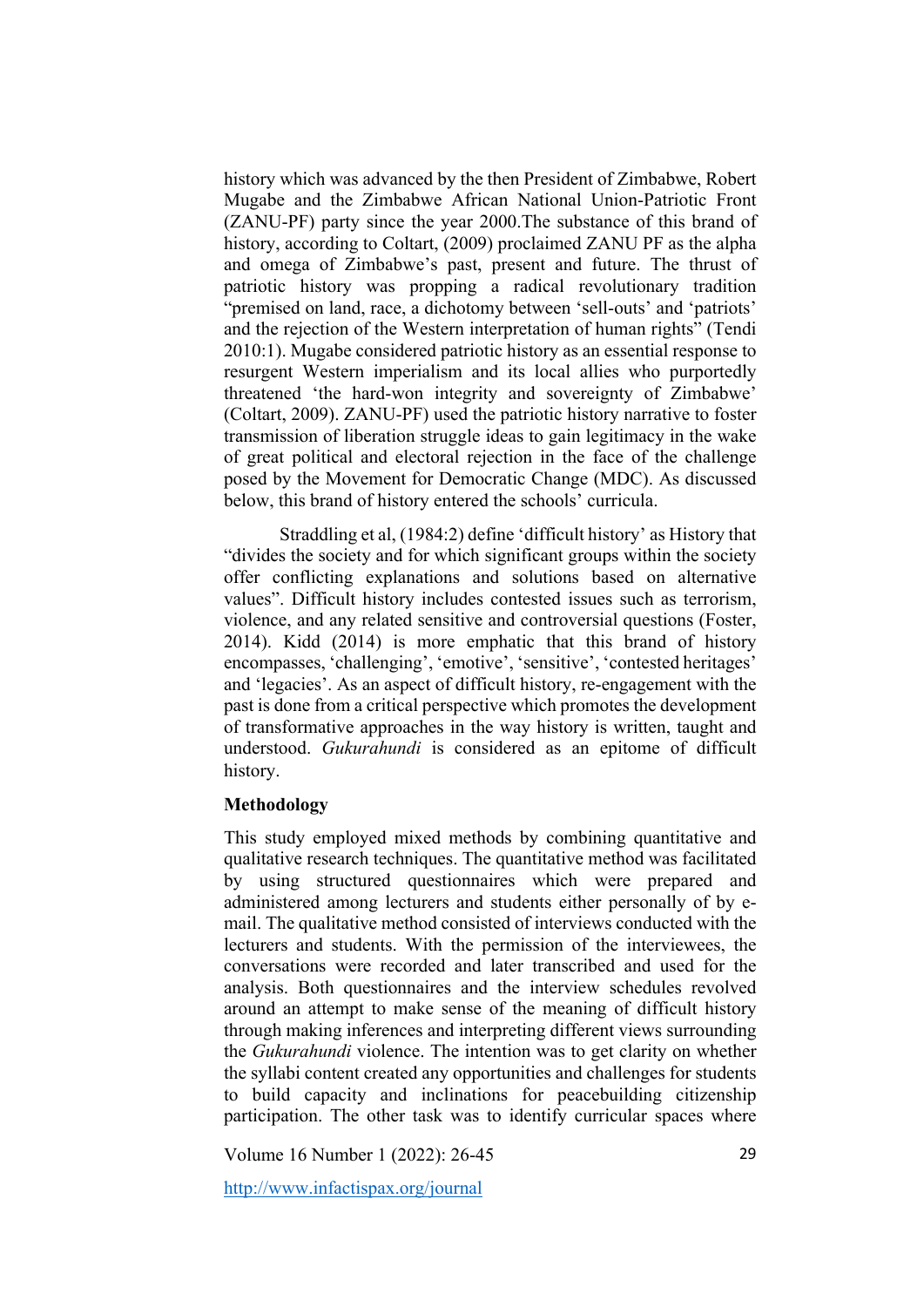capabilities for participation in promoting values and developing confidence for peacebuilding, including conflict awareness and communicative conflict resolution skills could be located.

The population of the study comprised of 8 lecturers and 60 students aged between 19 and 60 years. The age range was considered as a key period for developing citizenship inclinations and capabilities to handle social conflicts. The population of the study comprised lecturers and students from Hillside Teachers College, Joshua Mqabuko Nkomo, Bulawayo and Kwekwe Polytechnics. The first three institutions are located in Matabeleland while the last one is in the Midlands Province of Zimbabwe. The two provinces suffered the wrath of the *Gukurahundi* violence. All the institutions offer the National Strategic Studies as a compulsory course. This course was selected for this study because it represents explicit locations for peace and citizenship-related education with the provision to address how the official curriculum normalizes (or questions) the use of violence and military force in both historically rooted and contemporary conflicts.

# **Some thoughts on classroom practice**

While authentic classroom discussion on sensitive and controversial issues might be rare, we argue that the teaching of contested issues has a role in democratic education. According to Davies (2005) curricular narratives may normalise or glorify enmity, militarism, and other violence. In contrast, any curriculum that engages students in interpreting the causes and consequences of social conflicts from multiple perspectives can help develop affective and cognitive capacities for democratic peacebuilding. Engaging students in deliberation of controversial issues inducts them into the community of responsible citizenship and predicts democratic participation attitudes. We concur with Tarusarira's (2016:611) claim that the history of Zimbabwe being taught in schools and universities is riddled with deliberate biases and distortions. The current political history from where NASS is rooted, is bent on celebrating the incumbent regime as heroic and as such "shielding the regime from accountability for human atrocities it committed during the post-colonial times" (Tarusarira, 2016:612). Ndlovu-Gatsheni (2009:14) argues that the politics of inclusion and exclusion meant to advance the ZANU-PF political ideology has distorted history, hence the clarion call for the "deconstruction of the celebratory texts". Tendi (2010:3) has bemoaned the marginalisation and deliberate omission of contributions to the liberation struggle by critics of ZANU-PF. He questions why important events in Zimbabwe's history like *Gukurahundi* have been overlooked. "It is in the significant silences of a text, in its gaps and silences, that the presence of ideology can be most positively felt..." (Eagleton, 1976:35).

Volume 16 Number 1 (2022): 26-45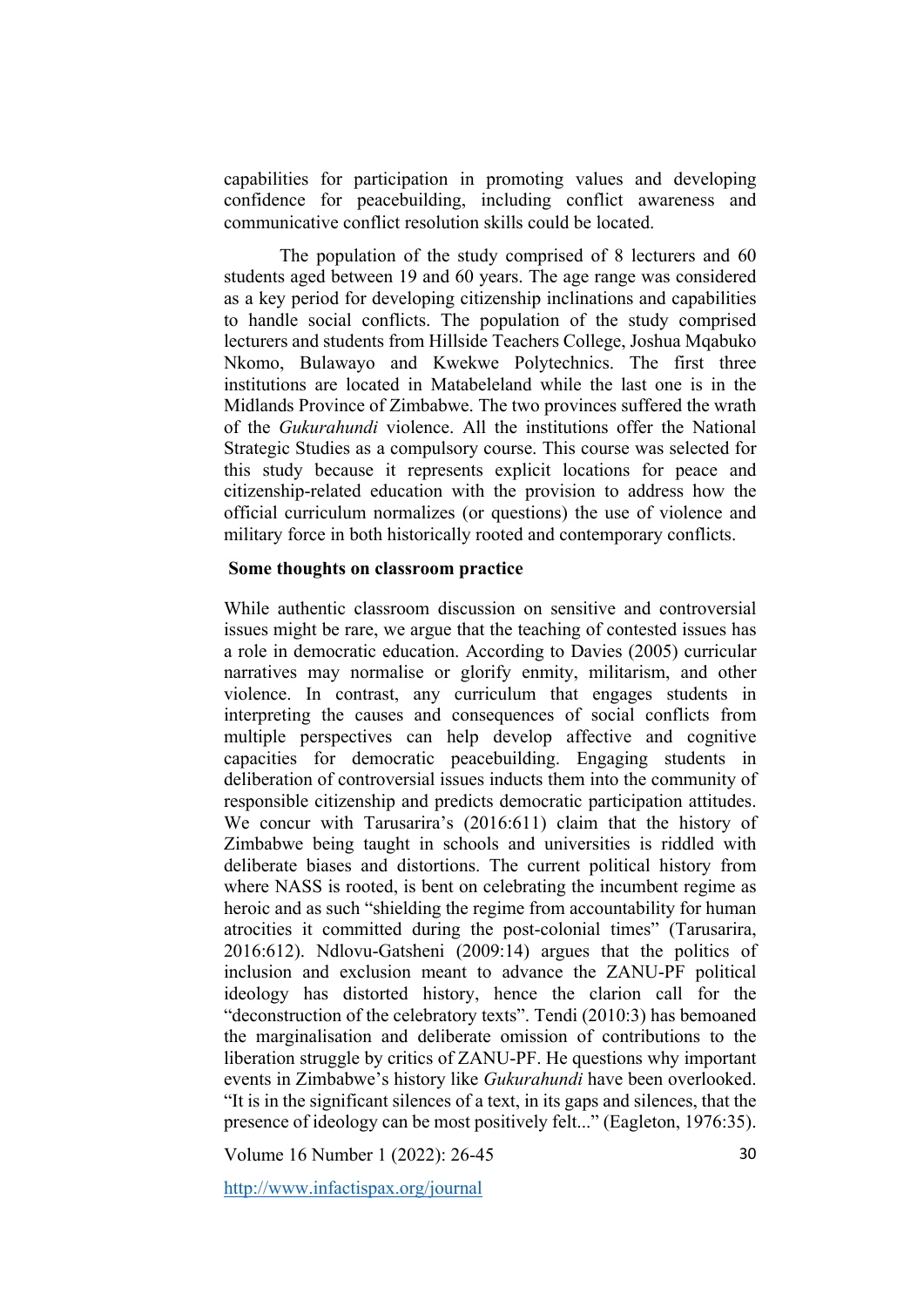Barnes (2007:633) notes that Zimbabwean Secondary School historical textbooks which include Proctor and Phimister's *People and Power Book 1*(1991); Prew, Pape, Mutwira and Barnes's *People Making History Book 4*(1993); Mukanya's *Dynamics of History* (1994) and Mlambo's *Focus on History* (1995) were produced to meet the requirements of a nationalist, Africa-centred and Marxist-inspired history syllabus introduced in 1991". In as much as these texts might have wanted to articulate an agenda of national reconciliation, they were constrained by the hegemonic ZANU-PF ideology of the day. Macherey (1978:132) was emphatic that what should and what should not be said is governed by ideologies "which set the parameters by which writers can tell their stories while avoiding certain aspects".

Murphy et al (2017:213) observed that a distressing History can be hard to digest, but all the same, History must be swallowed whole to undeceive the present and to fortify the future. They stress the importance of editing the past with honesty and equity for posterity. Kidd, (2011) believes that educators and intellectuals can be brought together to bring about ideas and share knowledge on any History that is contested or difficult and upsetting to know about. This kind of History should be delivered to learners in order to unite and not divide the nation. In as much as Difficult Histories help us to understand our past, there is need to approach the past with a critical mind. If teachers approach *Gukurahundi* with biased minds and perspectives, they are likely to continue to worsen relations. Wertsch (2002) says that historians have a professional responsibility to convey the past as something not one sided or simple but complex.

Goldberg (2017) and Wallis, (2019) agree that teachers have a major challenge in that they might lack the expertise both in terms of content knowledge and pedagogy to handle controversial issues about a 'disturbing past' which might raise the emotions of the affected group. Moody (2015) warns that in as much as teachers can contribute towards ongoing discourses and changing insights about the past, they face the danger of approaching difficult histories with a subjective mind. The moment teachers follow their own biases and political inclinations in selecting and presenting materials, the entire purpose gets defeated. Teachers have to "subordinate many of their own interests and enthusiasms in pursuit of objectivity" (Tosh 2010:232). Teachers must never force learners to accept their point of view about a controversial topic but must give an opportunity for more research so that learners can feel accommodated in the teaching and learning of History. Carrico (2014) suggests a "pedagogy of disengagement" whereby the teacher distances himself/herself from dominating or directing the unfolding discussions but continues to share views with the students. When

Volume 16 Number 1 (2022): 26-45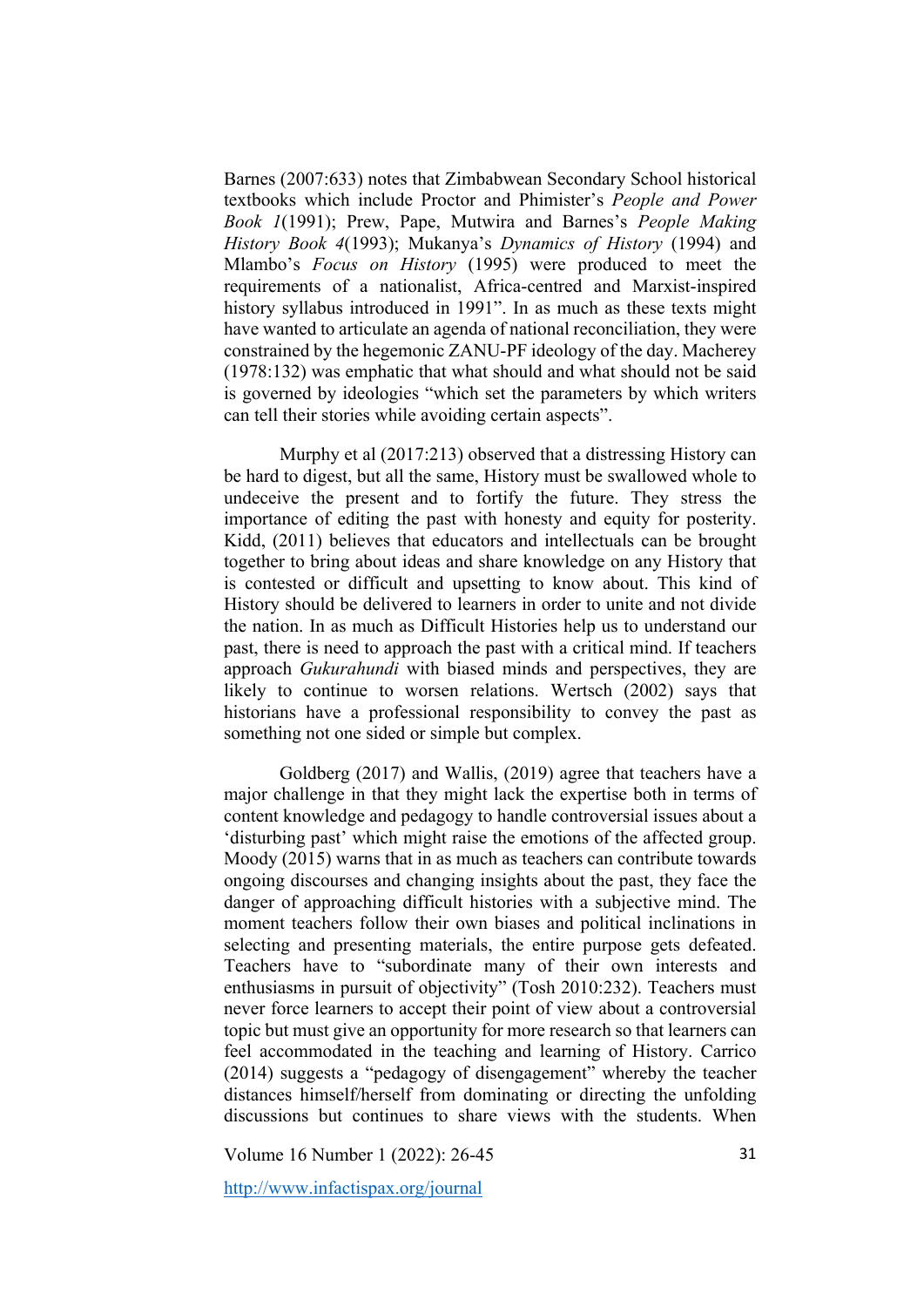handled inexpertly, the teaching of controversial topics may lead to partial or biased knowledge and partisan views of history.

Thus dealing with controversial issues is what Vessey (2009) terms the 'fusion of horizons' or a blending of the cognitive and affective domains in the students' learning. According to Goldberg and Savenije (2018:505), "discussion of controversial issues leads to cognitive gains in the realm of argumentation and reasoning where connections between claims and evidence are seen".

Cole (2007), says that it is crucial to teach a violent past as a form of reconciliation and to foster reconciliation. Reconciliation affords those responsible for the violent past to actually apologize for such a past and help in the promotion of unity among warring communities. Peace remains fragile for as long as animosity continues to exist. As such, evading or avoiding such History is damaging and only worsens relations which were already sour. As Himmelfarb (1987:177) argues, "there is no fact in history which is not a judgement, no event which is not an inference". While it is impossible to prevent students from making moral judgements, they should be made to recognise that their judgement is a matter of opinion. Wren et al (2007:4), say that, "the study of history can be emotive and controversial where there is actual or perceived unfairness to people by another individual or group in the past…where there are disparities between what is taught in school history, family/community history and other histories". Wallis, (2019) observed that teachers have challenges in dealing with 'Difficult Histories' especially when they might follow their own biases or political inclinations in selecting and presenting materials. Lederach (1997) observed that tension- based past relationships can influence present and future relationships through intergenerational transmission of distrust and disrespect of each other. In this study, we argue that patriotic history in Zimbabwe could not play a reconciliatory role because of its selective conception and intolerance to open questioning and re-examination of difficult histories like the *Gukurahundi* violence.

### **Understanding** *Gukurahundi* **as an epitome of 'difficult history'**

*Gukurahundi* was the code name for the Fifth Brigade soldiers, "an army that was sanctioned by then Prime Minister Robert Mugabe to dismantle the Zimbabwe African People's Union (ZAPU) and the defected military wing, the Zimbabwe People's Revolutionary Army (ZIPRA) officials" (CCJPZ 1997:45).While Sisulu (2007), Gatsheni-Ndlovu (2008),Murambadoro (2016) and Eppel (2008) proffer different definitions and motives behind *Gukurahundi*, their points of convergence are the massacre of over 20 000 people, havoc, violence and the excruciating atrocities which the people of Matabeleland and

Volume 16 Number 1 (2022): 26-45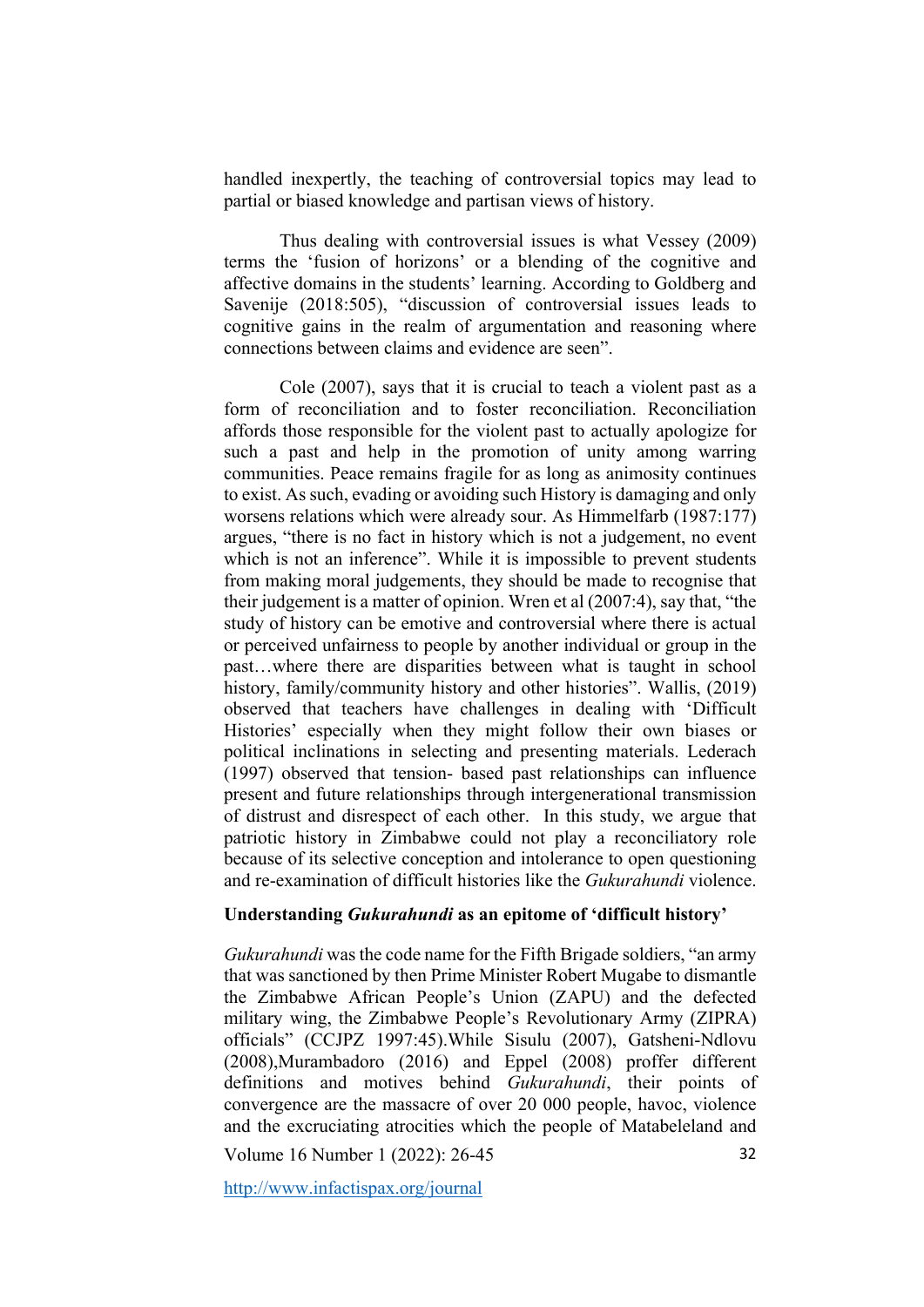Midlands suffered at the hands of the government sanctioned North Korean- trained soldiers between 1980 and 1987.The Shona derivative of the label given to this elite regiment of the Zimbabwe Defence Forces (ZDF) seems to have added fuel to an already smouldering rag. According to Eppel (2008:1) *Gukurahundi* is "a Shona term referring to the first rain that washes away chaff before the spring". An analogous interpretation, was that the Fifth Brigade was created for a special purpose of establishing peace through violent means by washing away (killing) either the dissident menace or the opposition ZAPU (Murambadoro 2016, Cameron ,2017). The historical conflict between ZAPU and ZANU going back to the mid-1960s was now being re-lived through *Gukurahundi*. Ranger (1996:12) observed that "ZAPU elders in Matabeleland 's northern districts of Nkayi and Lupane believed that the Brigade was the tool, not of the state, but of ZANU-PF as a party". Given that most of the soldiers who were members of the Fifth Brigade were largely Shona, it could be interpreted that *Gukurahundi* was indeed planned to tame the people of Matabeleland and Midlands for supporting 'dissidents' in their areas.

Although Matabeleland and Midlands' demographic loss due to *Gukurahundi* remains conservative, popular estimates by most scholars have pegged the figure as having been no fewer than 10 000 and not more than 20 000 people, exclusive of thousands who were maimed, detained without trial, tortured, beaten and raped and left for the dead (Eppel, 2001; Cameron,2017, CCJP 1997). In 1983, Mugabe even hinted that men and women who provided food for the dissidents were indiscriminately eradicated; compounding the government's attitude that "to support ZAPU was the same as to support dissidents" (CCJP 1997:16). It is beyond doubt that crimes against humanity were committed by the Fifth Brigade during the days of *Gukurahundi*. Webner (1998:91) noted that the elites of Matabeleland, "most prominently those suspected of being ZAPU supporters, were picked out, and systematically decimated by hit squads; its people were starved, brutalised and raped..." Sisulu (2007: 62) bemoans that the events of Matabeleland remain "a mouldering sore on the country and the effects will not go away until they have been properly dealt with". The emergence powers to enforce widespread curfews, detention without trial, arbitrary arrests, torture and rape suffered by the Ndebele created an atmosphere of fear and mistrust which has persisted to this day between the people of Matabeleland and Mashonaland. The political leadership has remained silent over the issue possibly out of fear of being implicated in the investigations. Our stance is that the postgenocidal regime should have adopted a discourse of reconciliation through educational institutions towards the realisation of a genuine

Volume 16 Number 1 (2022): 26-45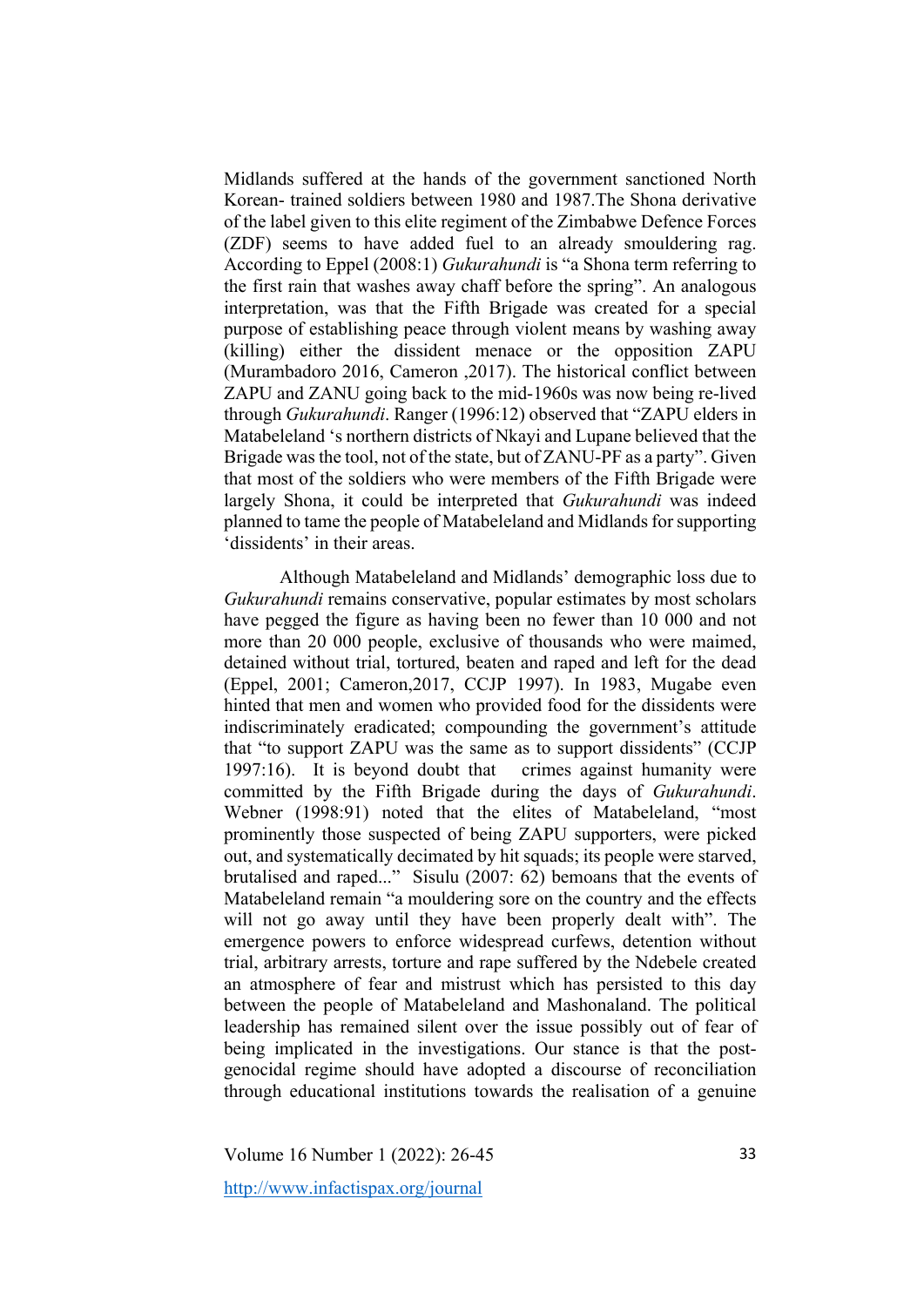form of reconciliation. While the victims are clamouring for justice, the perpetrators are elusive and wish to escape justice at all costs.

President Robert Mugabe described *Gukurahundi* as a 'moment of madness' whose emotional attachments have remained highly political and sensitive. People in Matabeleland and Midlands are still bitter about *Gukurahundi* because the government has not exhibited any political remorse for the violence and deaths inflicted upon them. While Grosland (2015) argues that certain content may be considered difficult or dangerous in a given context, due to the emotional responses that may be elicited, if a conflict is left undressed, it can also have destructive consequences. Arguably, *Gukurahundi* has nourished the permanency of scars of hostility between the communities of Matabeleland and Mashonaland.

According to the Catholic Commission for Justice and Peace, the saddest outcome of the 1980s violence is that the people in Matabeleland believe themselves to have been the target of a war not against dissidents, but against the Ndebele and ZAPU (CCJP,1997). As a result, the communities of Matabeleland condemn all the Shonas for causing *Gukurahundi* (Lindgren 2015). What made the situation worse was that since the days of *Gukurahundi*, the government did not make a formal apology to the victims of the massacres. Dumiso Dabengwa a former commander of ZIPRA forces bemoaned the reluctance by the government to apologise, adding that for as long as the victims remained bitter, the issue of *Gukurahundi* was never going to be forgotten (*The Sunday Mail*, 22 May 2012). Nothing has been done by the government to convince the communities of Matabeleland and Midlands that history will not repeat itself.

The football fraternity has not been spared from the ethnic violence which has characterised Ndebele-Shona relations. A gamut of literature on Dynamos and Highlanders Football Clubs' rivalry shows that the teams are supported along ethnic lines (Stuart, 1995; Chiweshe, 2011; Zenenga, 2011 and Ncube 2014b). Dynamos FC draws its support base from among the Shona speaking people while Highlanders FC is predominantly supported by the Ndebele-speaking people of Zimbabwe (Ncube, 2017). The matches between the two clubs portray battle grounds for "the performance and contestation of ethnic differences and power" (Ncube, 2017; Muchemwa, 2016). Violent clashes between their rival supporters have led to death and some injuries. Any supporter who supports his/her team on the wrong side bears the wrath of hooliganism and related acts of violence.

Volume 16 Number 1 (2022): 26-45 http://www.infactispax.org/journal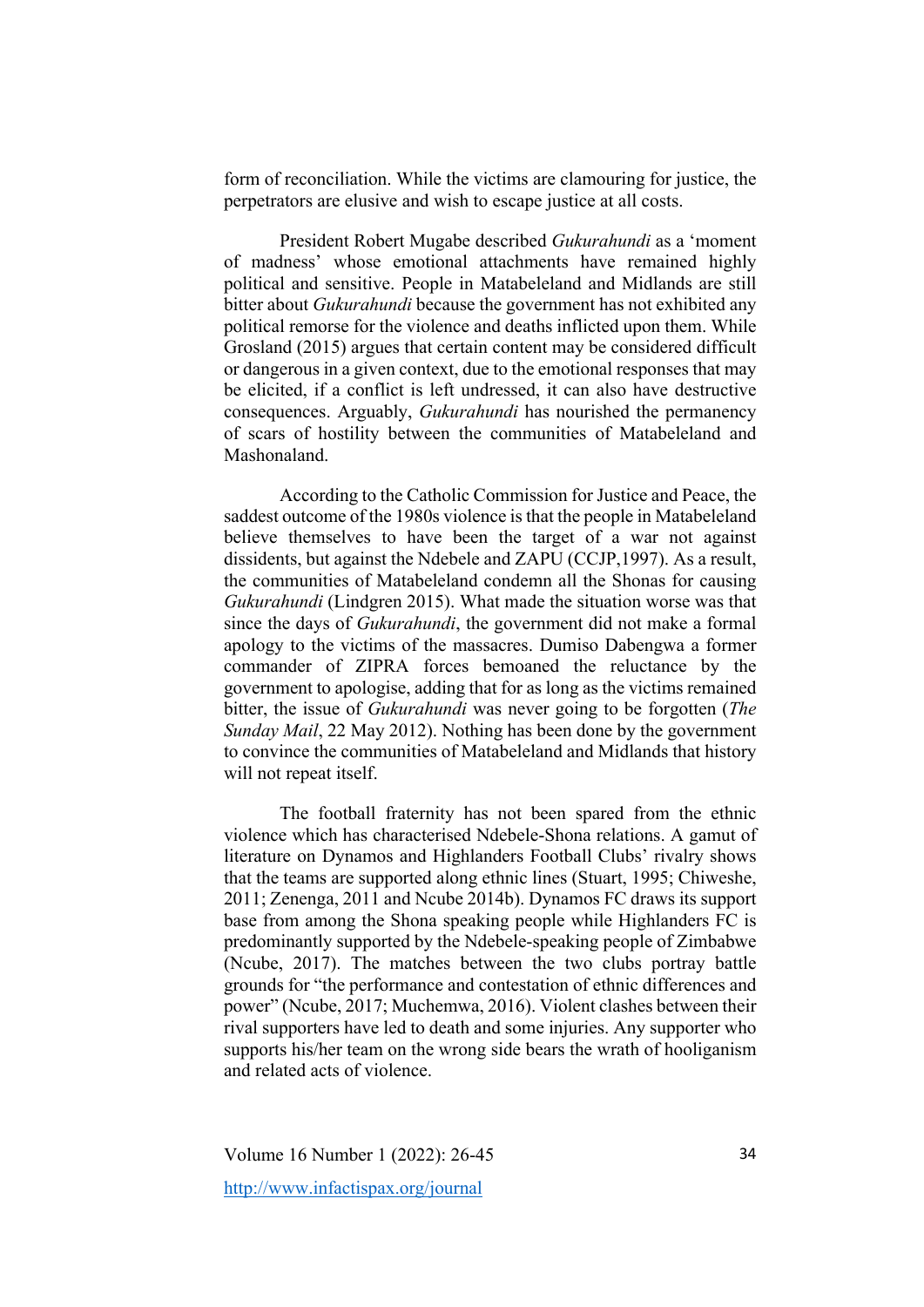What has also frustrated Zimbabweans in general and the communities of Matabeleland and Midlands in particular is the failure by the government to release the findings of the Dumbutshena and Chihambakwe Commissions of enquiry set up to investigate the violence that occurred at Entumbane in Bulawayo when Zimbabwe African National Liberation Army (ZANLA) and Zimbabwe People's Revolutionary Army (ZIPRA) ex-combatants clashed and the *Gukurahundi* massacres of Matabeleland and Midlands respectively. The findings of the two commissions have remained a guarded secret. Activist groups like Ibhetshu Likazulu and Zimbabwe Victims for Organized Violence Trust have made concerted efforts to push for the release of the findings to no avail (Murambadoro and Wielenga, 2016). The failure to release the contents of these enquiries has heightened people's mistrust of government intentions given that were it not for the dredging of mine of water in the drought of 1992, the full horror of *Gukurahundi* would not have been fully exposed (Webner 1995). For some six months, Mugabe also suppressed The Report on the 1980s Disturbances in Matabeleland and the Midlands which had been compiled by the Catholic Commission of Justice and Peace and submitted to him by the Catholic Bishops. Even Vice President Joshua Nkomo who had condemned state terror, demanded that copies of the report by the CCJP be submitted to him because they were a danger to national unity (*Zimbabwe Independent*,9 May 1997:2).Upon the widespread leaking of the contents of the Catholic Commission's report, Mugabe responded: " If we dig up history, then we wreck the nation...and we tear our people apart into factions, into tribes and villagism will prevail over our nationalism and over the spirit of our sacrifices" (Webner 1998: 96,citing *The Sunday Mail*, 11 May 1997:1,4). Mugabe's approach, Webner (1998: 97, 98) argues, was tantamount to imposing state-buried memory which would not withstand popular insistence on remembrance because the Fifth Brigade "deliberately stopped the proper burial and mourning through which people are expected to cope with bereavement". History is therapy for those who suffered from a collective trauma through experiences of mass death and incarceration. Tosh (2010:36) warns: "a nation that cannot face up to its past will be gravely handicapped in the future".

During the Mugabe era, any public talk about *Gukurahundi* led to detentions. Mzila Ndlovu a member of the opposition Movement for Democratic Change-Ncube (MDC-N) was detained for uttering that the victims of *Gukurahundi* needed to be compensated by the government. Morgan Tsvangirai the founder of the MDC was labelled a 'puppet of the West' by Mugabe upon threatening to release lists of the perpetrators of the *Gukurahundi* massacres and vigorously campaigning that he would bring them to justice. The malicious hostility from government

Volume 16 Number 1 (2022): 26-45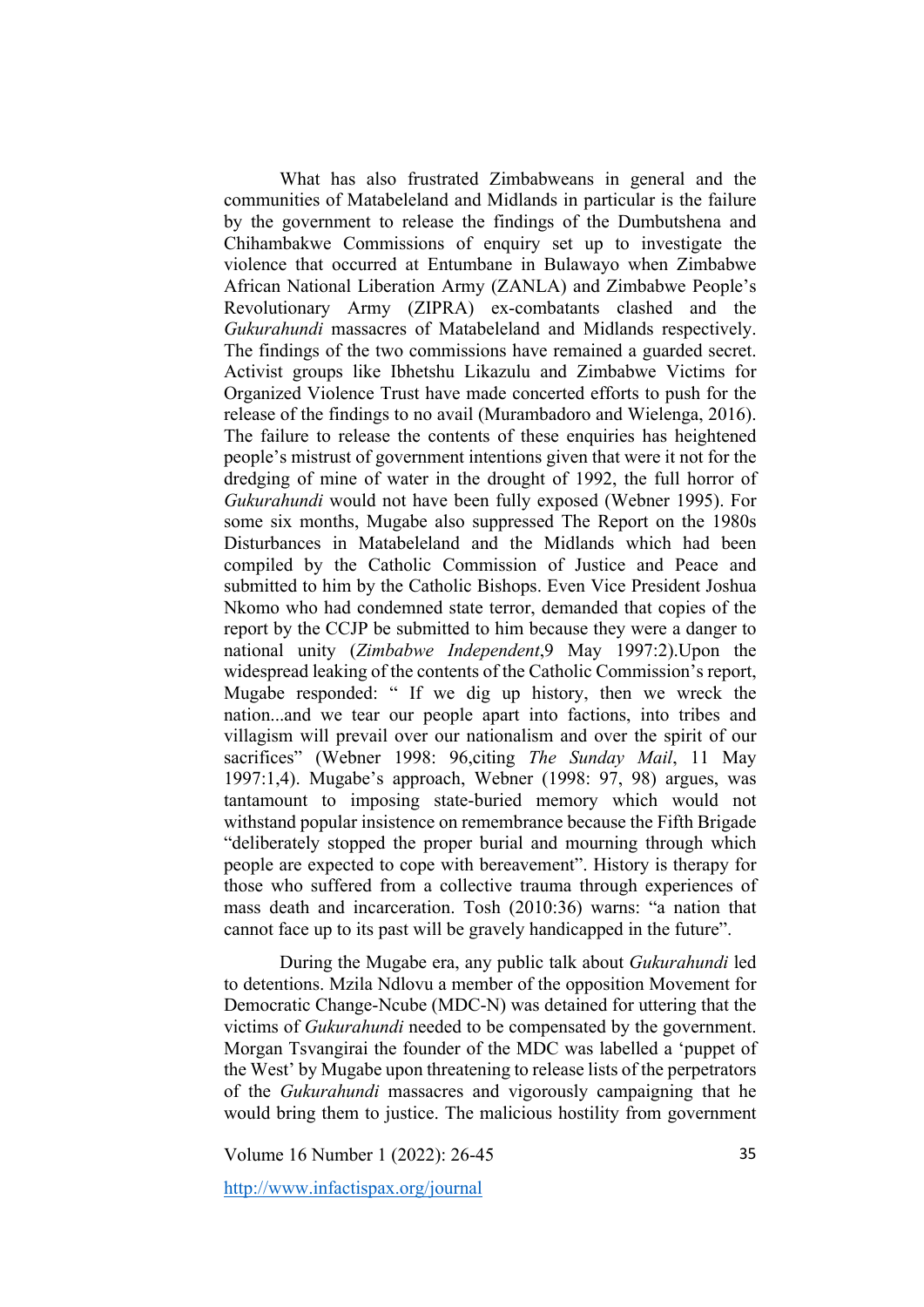coupled with fear of victimisation closed doors for open discussions on *Gukurahundi*. The cardinal observation is that whenever past violence remains 'unfinished business' relations between communities will continue to boarder on mistrust and depict a sad story of deep hostilities (Muchemwa,2016). For some of the Ndebele people, the Shona are to blame for all the pain, sufferings and misfortunes that the former have experienced since independence. Aspects of supra-ethnicity have featured in marriage circles where activist groups have discouraged inter-marriages between the communities of Matabeleland and Mashonaland. Some aggrieved Ndebeles have refused to allow their daughters to get married to men from Mashonaland. Many cases have been reported in the media about some fathers refusing to accept *lobola* payment from the Shona in-laws. Strained relations characterised by anger and bitterness have also resulted in the Ndebele ascribing marginal development of their region upon the Shona who happen to occupy top leadership positions (Muchemwa, 2016). The general feeling among the Ndebele is that the lack of development in Matabeleland is a deliberate policy by the Shona to continue instilling pain on the communities of Matabeleland (Muchemwa 2016). Lindgren (2002:19) has been emphatic that "as a result of the Fifth Brigade atrocities in Southern Zimbabwe, Ndebele ethnicity has become more salient after than before independence". Ndlovu (2015: 105) captures similar sentiments that, "the humanitarian disaster for the Ndebele started in 1983 with *Gukurahundi* and that the latent conflicts which have continued insistently to shape the Ndebele's sense of belonging in Zimbabwe have been exported to Johannesburg in South Africa". As already mentioned even the 1987 Unity Accord has been considered as a placatory gesture to diplomatically silence and overshadow the Ndebele in the country's official historical narrative. While the rhetoric and goals of unity are laudable, the absence of reconciliation over the *Gukurahundi* atrocities seems to have made everything frivolous. The above sentiments point to the gravity of the sourness of the relations.

## **'Patriotic history' and the missed opportunity for reconciliation**

This section demonstrates how ZANU-PF lost a grant opportunity for creating an environment of tolerance and respect among perpetrators and victims of violence by propping 'patriotic history'. Our argument is that for as long as the curriculum is disconnected from the politics of contemporary problems, it reflects missed opportunities for peacebuilding citizenship education. In Zimbabwe, 'patriotic history' was carefully and strategically crafted as an ideological project to silence alternative political views and shape the nature of political debate in the country. The monolithic interpretations of history by ZANU-PF in its quest towards legitimising its authoritarianism and the political

Volume 16 Number 1 (2022): 26-45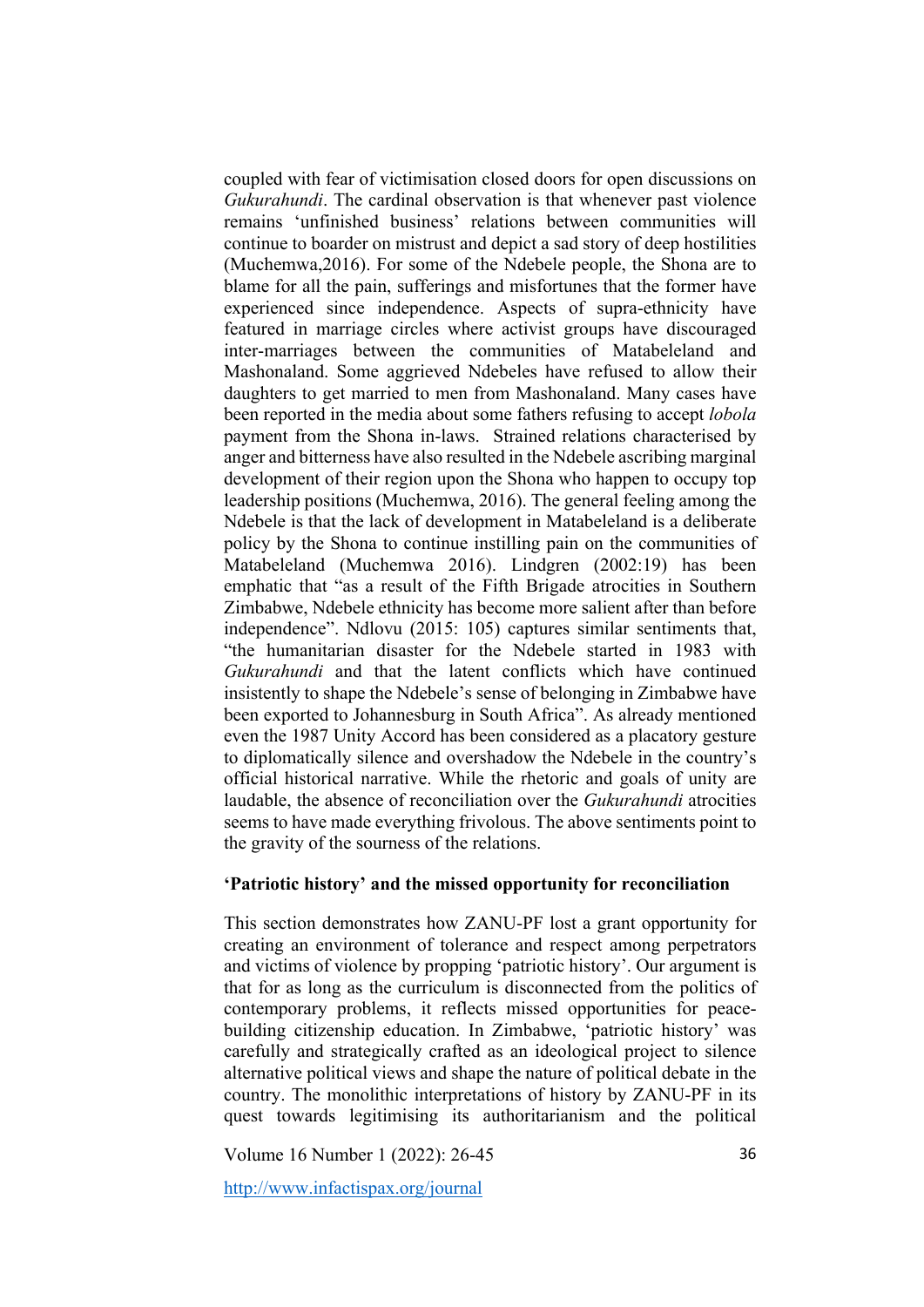hegemony through cohesive patriotism and heroism were a betrayal to the nation building project meant to promote national healing. A strategy reminiscent to mass indoctrination was championed by government officials and public intellectuals loyal to ZANU-PF. A cabal of public intellectuals sympathetic to ZANU-PF and masquerading as political analysts had special access to state-controlled Zimbabwe Television (ZTV) and radio stations talk shows where they celebrated Mugabe's militancy as heroic and revolutionary. ZANU-PF legislatively controlled key national institutions to freely pronounce its interests whose articulation made them sound synonymous with national interests. The nationalist public intellectuals and other ZANU-PF functionaries who were considered loyal to the 'national interest' did not convey a national perspective at a time when access to accurate and unbiased information was critical for building cross-ethnic trust. The tone, diction and content of the debates were deliberately twisted, highly politicised and manipulated as an instrument of exclusionary politics to side-line the opposition Movement for Democratic Change (MDC). The Broadcasting Services Act (BSA) of 2001 gave the Minister of Information unlimited influence over programming on Zimbabwe's Broadcasting Corporation (ZBC) radio and television. The beaming of programmes and cultural documentaries like *Nhaka Yedu* (Our Heritage), National Ethos or New Farmer were deliberately designed to expose perceived government opponents as "traitors", "enemies of the state" and "stooges" of imperialism (Chiumbu,2004:33). Manyawu (2013) describes how ZANU-PF saturated airwaves with Chimurenga songs meant to secure political hegemony and instil the politics of fear. As Tendi (2010:14) put it, the likes of Tafataona Mahoso, Claude Mararike, Vimbai Chivaura, Sheunesu Mpepereki, Godfrey Chikowore and Ibbo Mandaza were afforded by ZANU-PF an unassailable platform in the largely state-controlled media to churn out 'patriotic history'. Tafataona Mahoso wrote articles in government owned national newspapers hero-worshipping Mugabe and hailing the redistributive policies anchored on the land reform and black economic empowerment programmes. Accusations of mis-governance and human rights violations lodged against ZANU-PF were considered as gibberish and neo-liberal globalised rhetoric. The Public Order Security Act (POSA) 2002 limited freedom of assembly, movement and expression. The Access to Information and Protection of Privacy Act (AIPPA) 2002 severely restricted the activities of journalists and media institutions. Zimbabwe's high level of literacy played into the hands of the ruling elite by boosting the readership of government-controlled newspapers like *The Herald*, *The Sunday Mail*, *The Chronicle* and *The Manica Post* whose editorial policies and staff recruitment and appointments were mandated to the Ministry of Information and Publicity. The closure of

Volume 16 Number 1 (2022): 26-45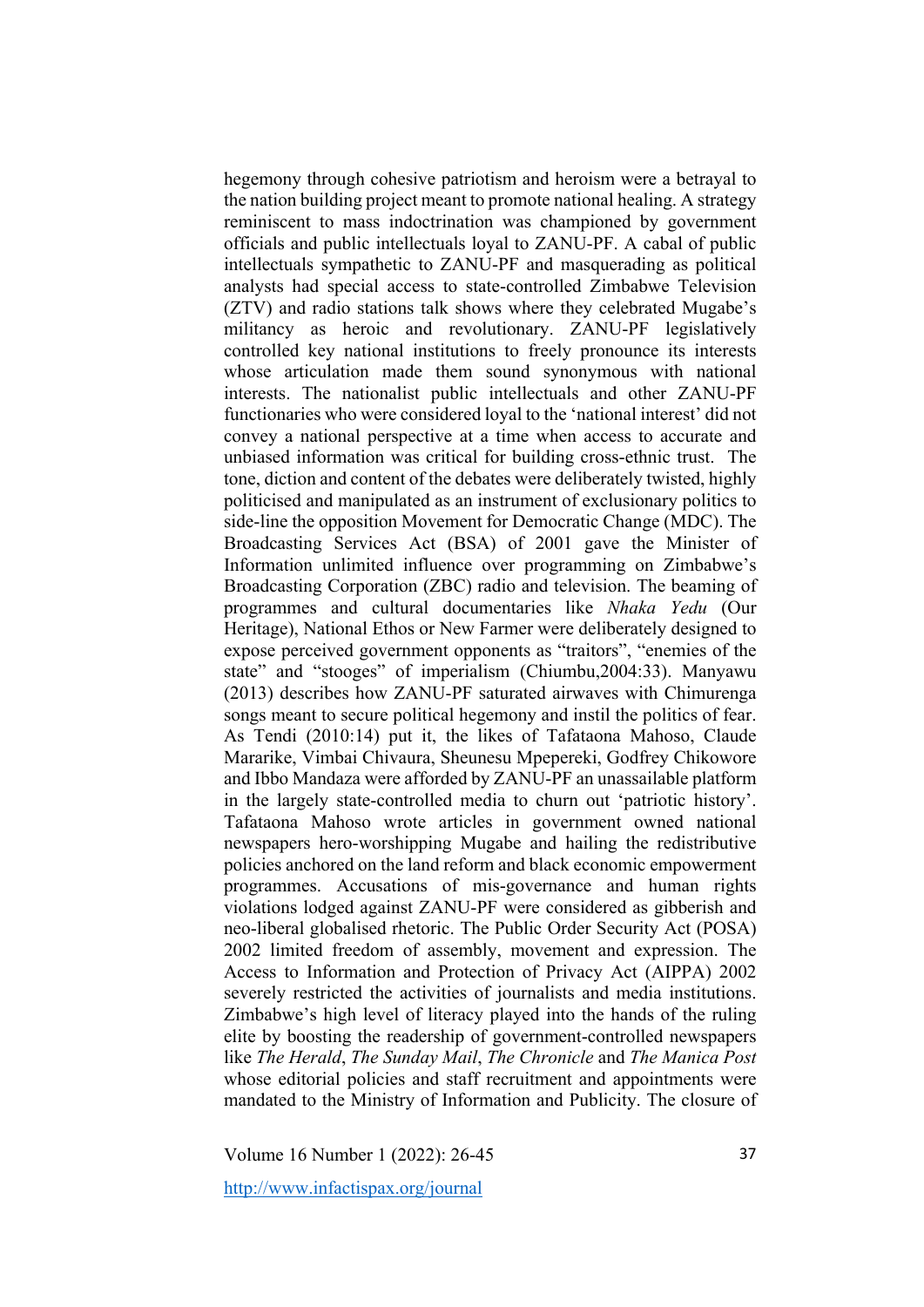private media institutions left state-controlled print media with the monopoly to churn out biased news coverage.

While glorifying ZANU-PF, they explicitly negated and nullified the contributions of other subaltern groups in the struggle for independence (Tendi, 2010). We argue that the ZANU-PF aligned public intellectuals' conspiracy of silence over certain historical episodes confirmed the government's lack of sincerity on reconciliation. Silence on the *Gukurahundi* which the MDC and civil society reverberated when emphasizing the ZANU-PF government's genocidal attributes smacked of political bigotry on reconciling ethnically induced divisions. The arrest and state persecution of public intellectuals critical of ZANU-PF like Masipula Sithole, John Makumbe, Brian Raftopolus, Elphas Mukonoweshuro and Lovemore Madhuku among others, cast a bright spotlight on the question of how Zimbabwe would deal with its record of grave human rights violations. What 'patriotic history' advocated was as significant as what it was silent on. All historical events for example *Gukurahundi* which were considered detrimental to efforts towards 'unifying' Zimbabwe and upholding nationalism were not embraced by patriotic history. The selective, exclusive, authoritarian and absolutist nature of patriotic history undermined dialogue and embraced the deceptive conciliatory approach which Mugabe pronounced in his independence speech. The abandonment of the 1980 policy of National Reconciliation which Mugabe had enunciated also accounted for the miscarriage of the nation-building project.

#### **Discussion of Findings**

This section of the study discusses invaluable insights from the educators and learners on the utility of the NASS curriculum in developing capacities and competencies which foster the inculcation of peace-building and conflict management skills among learners. Curriculum documents analysed were the NASS syllabi from Hillside Teachers' College, Joshua Mqabuko Nkomo, Bulawayo and Kwekwe polytechnics. The documents we examined included the course outline whose common topics were culture and heritage, pre-colonial, colonial and post-colonial history of Zimbabwe, legal and parliamentary studies and conflict transformation and resolutions. However, these documents did not uniformly cover content, learning expectations, suggestions for teacher pedagogy and approved texts for the course. In all institutions, course content tended to give more space to the rise of African nationalism and the liberation struggle with a deliberate slant towards normalizing war and violence as signified by the topics on protests against the colonial system, oppression and torture of the African people at the hands of Rhodesian soldiers. The students were required to learn dominant singular nationalist narratives encouraging patriotism and

Volume 16 Number 1 (2022): 26-45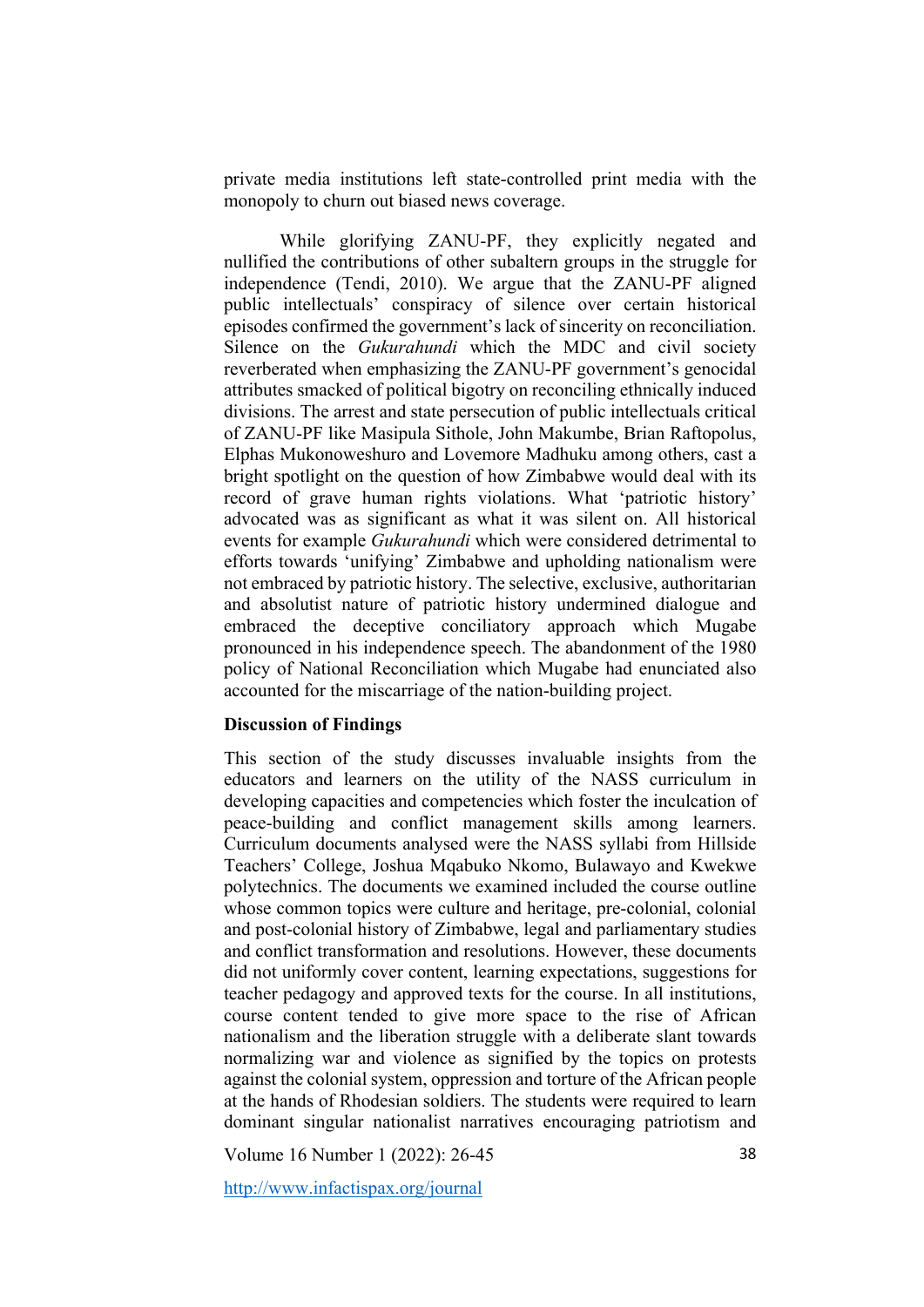respect for military heroes and heroines of Zimbabwe's war of independence. In all four jurisdictions, the topics on conflict transformation and resolutions were covered to varying degrees. In the majority of cases conflictual historical moments unevenly addressed colonial relations between settlers and indigenous people in Zimbabwe and seemed to deliberately omit controversial topics like the *Gukurahundi* violence in the course outlines.

The four contexts showed that diversity appeared in terms of what to focus on and the depth to which some topics were handled. They were considerably more uneven in addressing *Gukurahundi* violence. Such a scenario, according to Bickmore et al (2017:11) represents a missed opportunity for students to investigate structural impediments to democracy and peace, or to imagine potential solutions to end armed conflict.

Zimbabwe's major challenge might be that the perpetrators of the *Gukurahundi* violence are part of the ruling elite. Given that people were discouraged to speak about the post-independence violence by the same government as a function of the nationalist monologic history, teachers fear being victimized. Both lecturers and students expressed fear for their lives in case they might fall prey to the murderous tendencies of the ruling party. The practice has been the celebration of elite memorialism and an official obliteration of such for *Gukurahundi* victims. A classic example is the banning of Owen Maseko's art on the *Gukurahundi* massacres by the Zimbabwean government, acting under the Censorship and Entertainment Act (*The Zimbabwean*, 2010, cited by Raftopoulos & Mlambo, 2011:12). The study revealed that when dealing with a sensitive past, teachers needed to be selective in their choices of words lest they open old wounds and instigate violence. Thus, skill full teaching which requires particular capabilities is paramount when teachers are dealing with controversial topics. Data also revealed that some teachers had not experienced, either as students or in their own training, inclusive student-centred active pedagogies that meaningfully confront conflict and difference and so would need assistance. Bickmore (2008) observed that professional guidance was critical if teachers were to develop competences and confidence to facilitate specific pedagogies, which included structured academic controversy.

The following excerpts from interviews with lecturers demonstrate:

*In the classes you will be shocked to realise that the ruling party has deployed intelligence personnel to check on what you say. There are people on government payroll whose task is to sniff out perceived enemies of the revolution. The language they understand is killing.*

Volume 16 Number 1 (2022): 26-45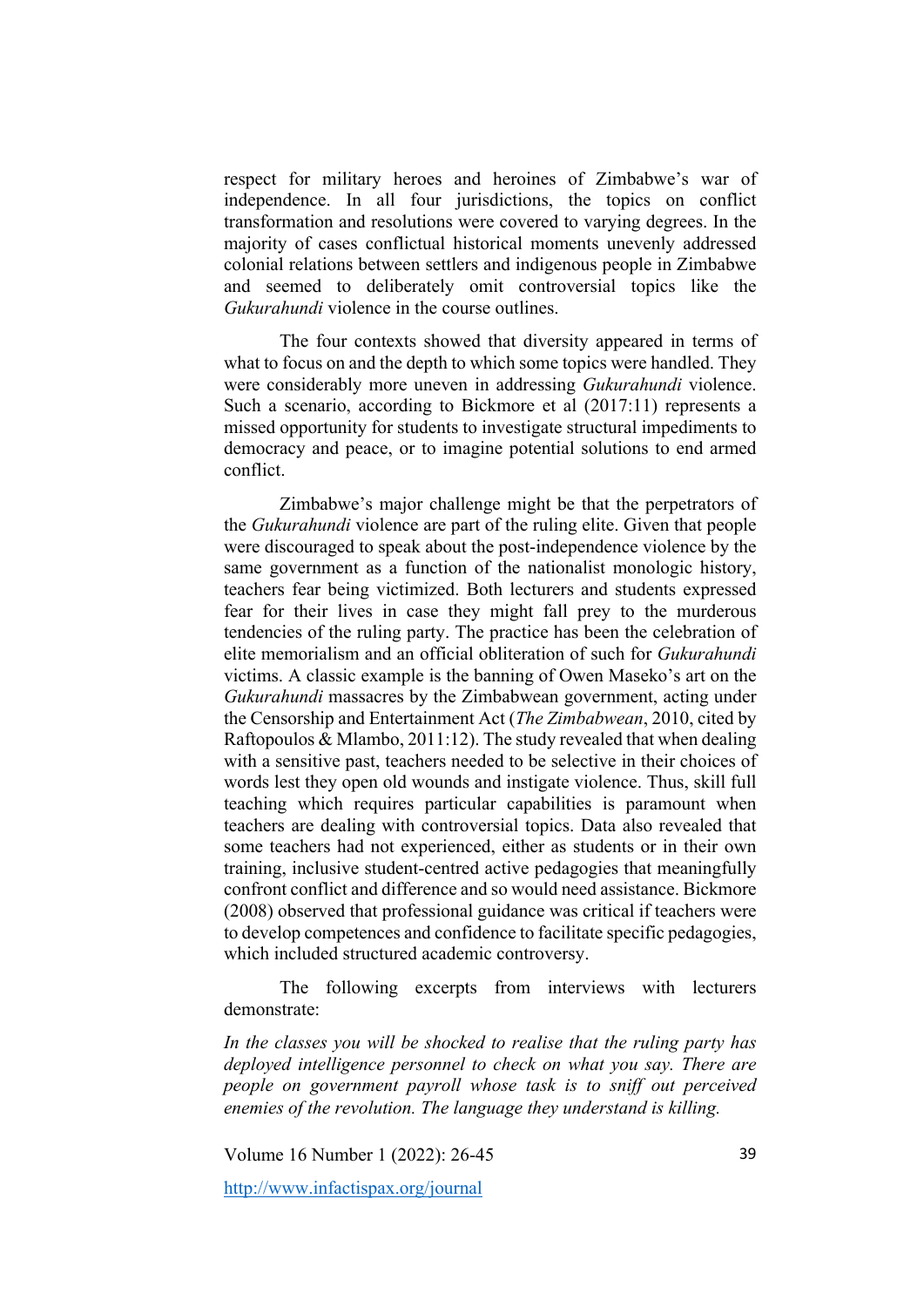*Some of us were victims of Gukurahundi and so we might end up being emotional when delivering lessons.*

*Where government curriculum guidelines neither require nor guide inclusion of difficult topics and challenging pedagogies, we also feel unprepared, we fear losing our jobs, and consequently we refrain from teaching about conflictual questions and perspectives.*

*The psychological burden of the past is crippling for as long as it remains buried. As such, banishing certain issues to silence is unsuitable for creating sustainable relations. Instead, through NASS new insights and processes that redefine the role of history from being exclusively instrumental for those in power should be forged.* 

Data from interviews with students indicated that much of what they know about *Gukurahundi* violence is from personal readings and research. The students felt that teachers were not encouraging openness and did not allow learners to express themselves freely when it came to controversial topics. The following quotes illustrate the participants' responses:

*Gukurahundi illuminates the conflict between elite political interests and popular memory practices and so for as long as selective memory is considered instrumental in the making of political subjectivities, reconciliation will remain a pipe dream.* 

*Talking about Gukurahundi is taboo. You disappear.*

*If Gukurahundi was a political mistake, then it should be discussed openly and freely so that we learn from our mistakes. However, as it is now, the political environment is not permitting and yet it is the truth which shall set us free.*

*The type of history being taught in schools is patriotic history. For our ZANU-PF government, sensitive topics like Gukurahundi are anathema.*

*The study of controversial topics would be beneficial to both the educators and learners because the dialogue which is promoted enhances the sharpening of our skills of analysis, synthesis, comprehension, critical thinking and problem-solving.* 

Volume 16 Number 1 (2022): 26-45 40 History is dynamic and so controversial issues may motivate learners and stimulate debate. The accommodation of learners' views erases the sense of shock and anger which may be associated with the presentation of controversial issues. Promoting dialogue between teachers and learners can enable the identification of factual gaps which might provoke additional research or investigation on controversies understudy. Discussion enhances learners' ability to engage with opposing views while articulating their own reasoned opinion.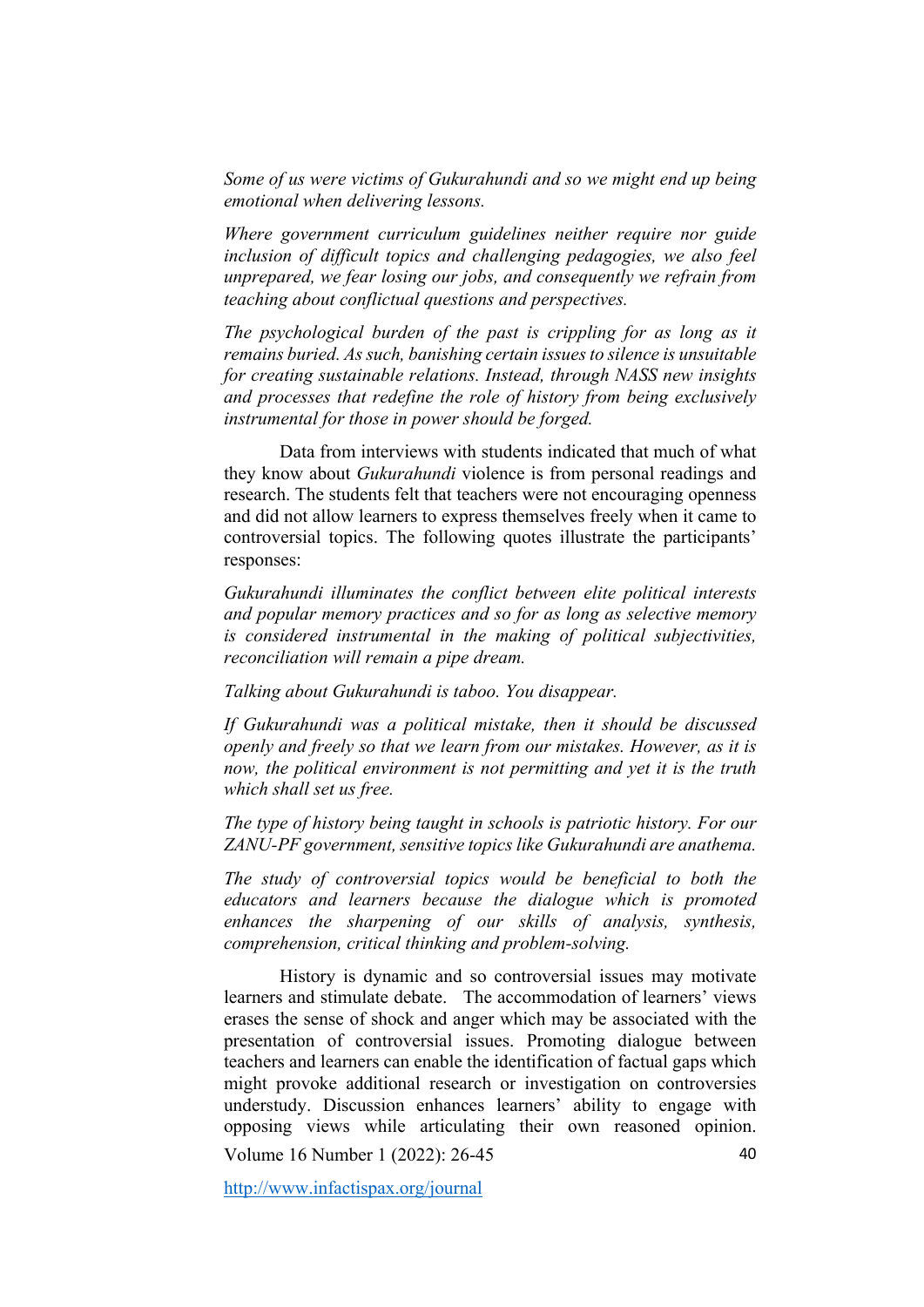Moreover, controversial issues and historical disputes expose learners to the controversial nature of history as an interpretative discipline in which scholars contrast their reconstructions of the past.

We have also seen how the teaching of 'difficult history' like *Gukurahundi* leads to cognitive gains through developing students' skills of comprehension, analysis, synthesis and evaluation.

Although the wisdom of opening and directing energies to examining old wounds can be questioned, this study indicated that the historical memory-preservation process, largely springing from desires to reveal the truth about what happened is set to prevent a repetition of the past mistakes and promote the rebuilding of trust and understanding among antagonistic groups. It is beyond doubt that some process is desirable for national reconciliation through education programmes. Access to accurate and unbiased information is a crucial ingredient to ensure the success of a nation building project. Like what the ZANU-PF government did to promote patriotic history, an active but objective educational programme is indispensable for building trust and unity between the Shona and Ndebele.

# **Conclusion**

The teaching of controversial topics like *Gukurahundi* has an immense potential to develop problem-solving, critical thinking and analytical skills among learners. There is need to be mindful of the values, attitudes and attributes that learners should possess as a result of their learning experiences. Learners should be prepared to be able to rise to the challenges of the 21<sup>st</sup> century and beyond. Positive ethics and values which need to be inculcated include peaceful resolution of conflicts and employment of sound judgement. Teaching *Gukurahundi* bears all the ingredients of an education system geared towards promoting education for sustainable development.

The NASS curriculum creates both opportunities and barriers for building young citizens' capacities to participate in the daily work of building democratic peace. NASS historical narratives being taught in institutions of higher learning seem to reinforce consensus around hegemonic and adversarial perspectives.

The inadequate coverage of aspects of 'difficult history', the study has shown, could be attributed to the inappropriate utilisation of teaching methods, a vindictive political climate which breeds fear, poor attitudes of the students towards the course and the political affiliations of the teachers and students among other reasons.

Volume 16 Number 1 (2022): 26-45 http://www.infactispax.org/journal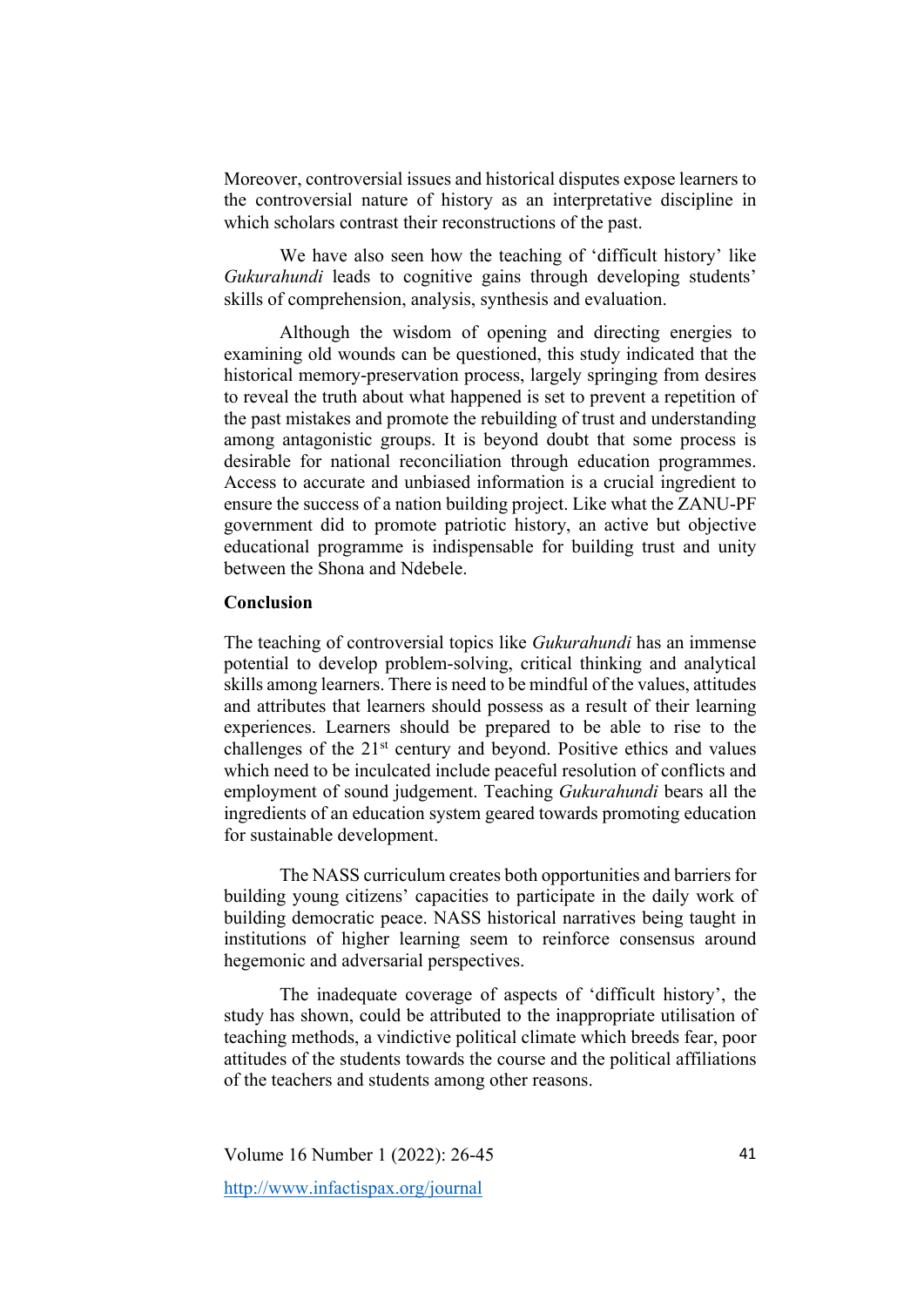However, for history to be a firm base for socio-political reconciliation, it has to be open for revision and plurality. For as long as history is instrumentally serving the interests of those in power, postconflict healing and reconciliation will remain difficult to realise. The Matabeleland crisis epitomised by *Gukurahundi* has been left out of history textbooks as if it never happened thereby delivering a deadly blow to efforts towards reconciliation.

## **References**

- Barnes, T. (2007). History has to Play its Role: Constructions of Race and Reconciliation in Secondary School Historiography in Zimbabwe 1980-2002" Journal of Southern African Studies33 (3): 633-665.
- Brouneus, K. (2003). Reconciliation: Theory and Practice for Development Cooperation. Uppsala: SIDA.
- Bishop, G. (1985). Curriculum development. A textbook for students. London: Macmillan.
- Cameron, H. (2017): The Matabeleland Massacres: Britain's wilful blindness. The International History Review, DOI: 10.1080/07075332.2017.1309561
- Carrico, K. (2014). "The pedagogy of Controversy in the field of China studies: Teaching the Cultural Revolution. Learning and Teaching: The International Journal of Higher Education in the Social Sciences, 7(2), 28-57.
- Catholic Commission for Justice and Peace and Legal Resources Foundation of Zimbabwe. (1997). Breaking the Silence, Building True Peace: A Report on the Disturbances in Matabeleland and the Midlands 1980-1988. Harare: CCJP & LRF.
- Cole, E (Ed.). (2007). Teaching the Violent Past: History Education and Reconciliation. Rowman & Littlefield.
- Eagleton, T. (1976). Marxism and Literary Criticism. California: University of California Press.
- Eppel, S. (2008). Matabeleland: Its struggle for national legitimacy and the relevance of this in the 2008 election. Perspectives, Vol 2, No 8, pp 1-7.

Volume 16 Number 1 (2022): 26-45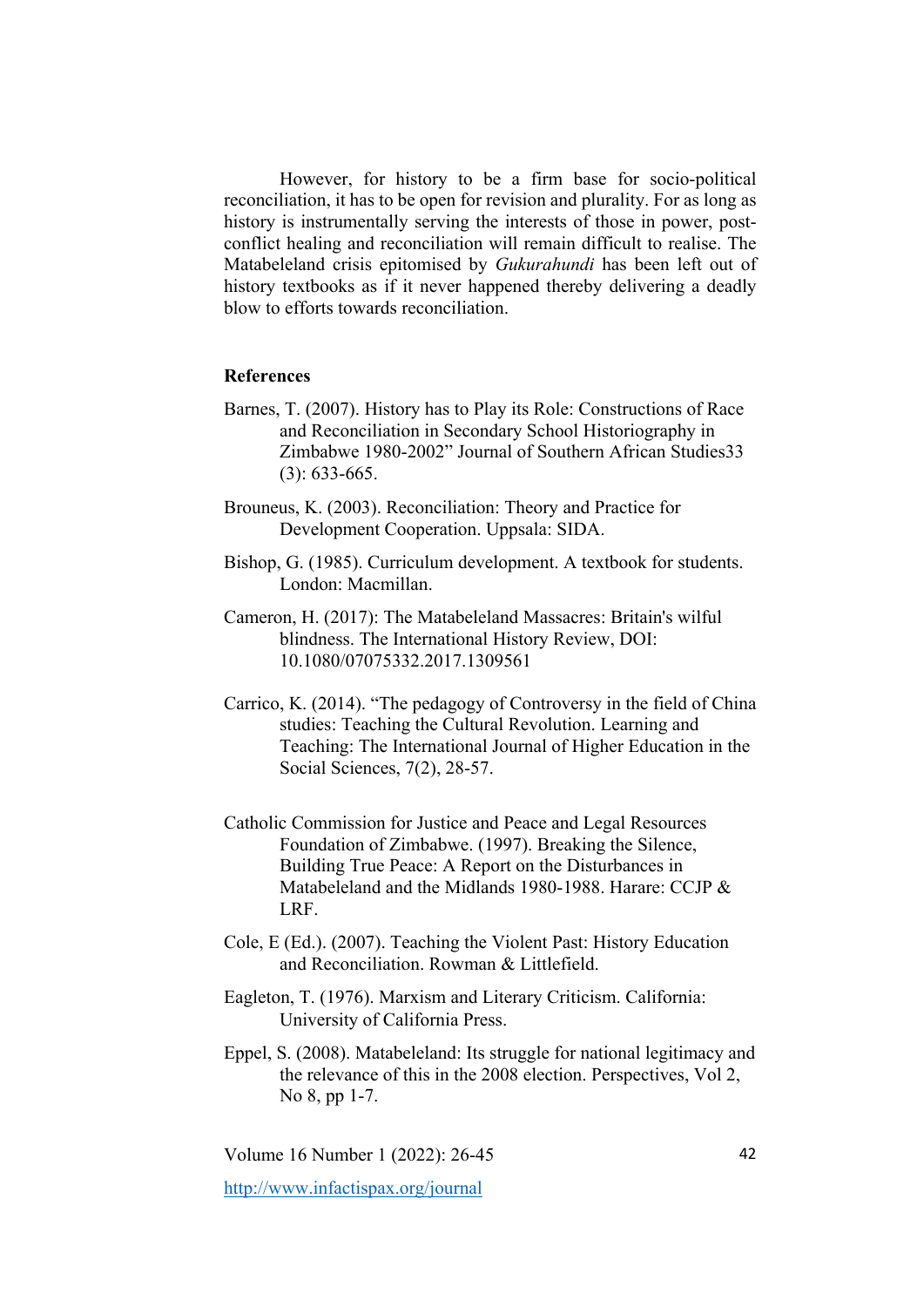- Foster, S (2014) Teaching controversial issues in the classroom: The exciting potential of disciplinary history. In M. Baildon, L. K. Seng, I. M. Lim, G.Inanc, & J. Jaffar (Eds.), *Controversial history education in Asian contexts*. London: Routledge.
- Goldberg,T and Savenije,G. (2018). Teaching Controversial Historical Issues". In Scott A. M and Harris, L.M (Eds.) The Wiley International Handbook of History Teaching and Learning, John Wiley and Sons DOI: 10.1002/9781119100812 503-526.
- Himmelfarb, G. (1987). The New History and the Old: Critical Essays and Reappraisals. Harvard: The Belknap Press of Harvard University Press.
- Kidd, J. (2011). Review Article Challenging History: Reviewing Debate within the Heritage Sector on the 'challenge' of history', Museum & Society 9, No 3 : 244-248.
- Lederach, J. P. (1997). Building Peace: sustainable reconciliation in divided societies. Washington: United States Institute of Peace Press.
- Lindgren, B. (2002). The politics of Ndebele ethnicity: Origins, nationality and gender in Southern Africa*.* Uppsala: Uppsala Universitet.
- Manyawu, A. T. (2013). The promotional discourse of liberation movements in Zimbabwe: A textual analysis of political jingles. Southern African Linguistics and Applied Language Studies, 31(1), 71–88. doi:10.2989/16073614.2013.793952
- Megill, A. (2007). Historical Knowledge, Historical Error. A contemporary Guide to Practice. Chicago: University of Chicago Press.
- Mlambo, A. (1995). Focus on History Book 4. Harare: College Press.
- Moody, J. (2015). Heritage and History. In Emma Waterton and Steve Watson (Eds.) The Palgrave Handbook of Contemporary Heritage Research (pp 113-129). Palgrave: Macmillan.
- Muchemwa, K. (2005). Some thoughts on history, memory and writing in Zimbabwe. In Muponde, R and Primorac, R (Eds.) Versions of Zimbabwe: new approaches to literature and culture*.* Harare: Weaver Press.
- Mukanya, S. (1994). Dynamics of History Book 3, Harare: College Press.

Volume 16 Number 1 (2022): 26-45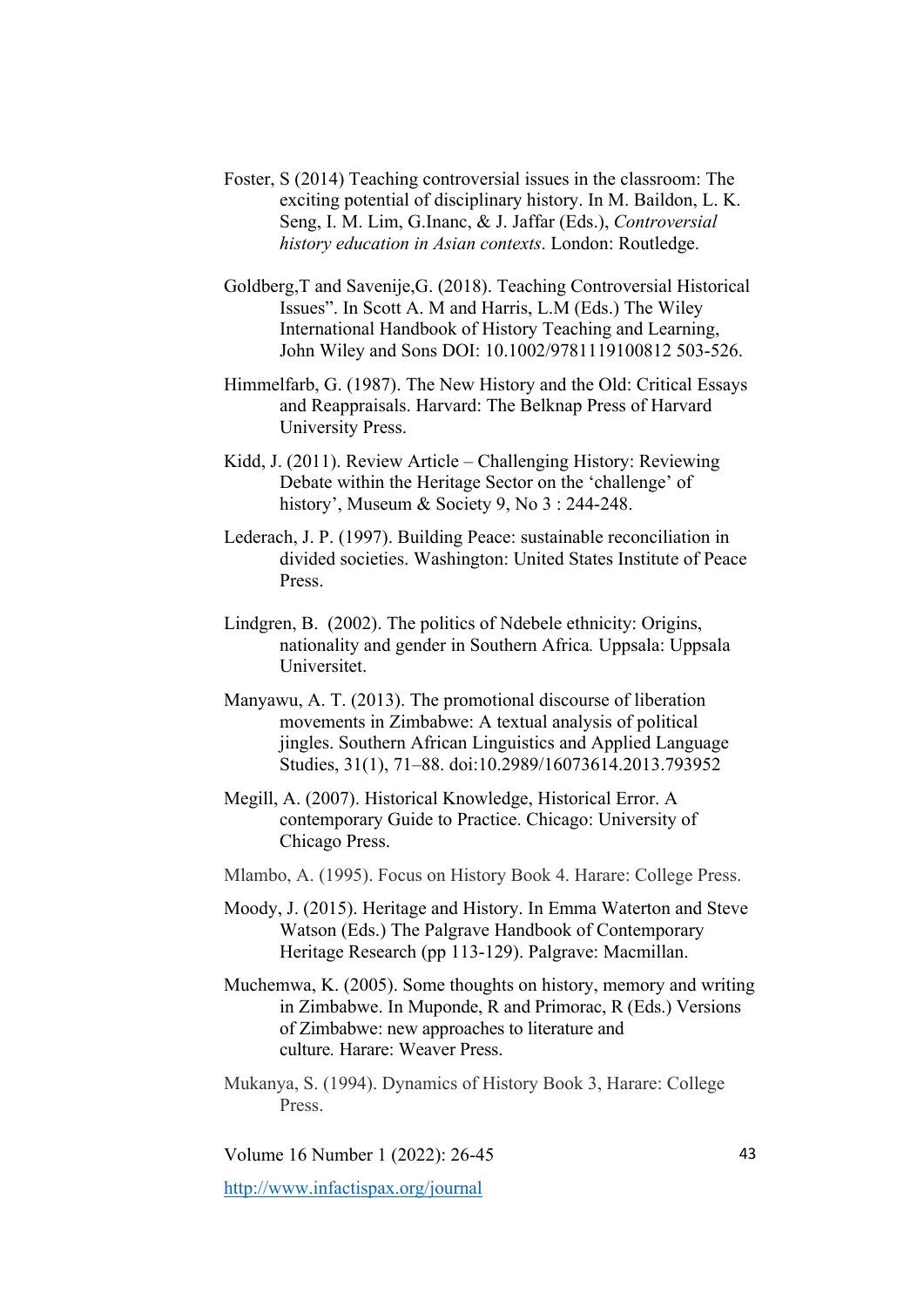- Murambadoro, R. and Wielenga, C. (2016). Reconciliation in Zimbabwe: The conflict between a state centered and people centered approach. South Africa: University of Pretoria.
- Ncube, L. (2014). The interface between football and ethnic identity discourses in Zimbabwe, Critical African Studies, 6:2-3, 192- 210, DOI: 10.1080/21681392.2014.951153
- Ncube, L & Moyo, R. (2017). Can Highlanders FC break the jinx? Contesting press discourses on Highlanders FC's nine-year failure in the 'battle of Zimbabwe', African Identities DOI: 10.1080/14725843.2017.1332981
- Ncube, P. (2007). Gukurahundi in Zimbabwe: A report on the disturbances in Matabeleland and the Midlands 1980-1998. Johannesburg: Jacana Media.
- Ndhlovu-Gatsheni, S. (2011). The Zimbabwean Nation-State Project: A Historical Diagnosis of Identity and Power-based Conflicts in a Post-colonial state, Uppsala, Nordic African Institute.
- Ndhlovu-Gatsheni, S. (2008). Nation Building in Zimbabwe and Challenges of Ndebele Particularism. African Journal on Conflict Resolution 8(3), 27-55.
- Ndlovu-Gatsheni, S. (2009). Do 'Zimbabweans exist? Trajectories of nationalism, national identity formation and crisis in a postcolonial state. Oxford: Peter Lang.
- Ndlovu, T. (2010). Where is my home? Rethinking person, family, ethnicity and home under increased transnational migration by Zimbabweans, African Identities, 8:2, 117- 130, DOI: 10.1080/14725841003629575
- Ndlovu, T. (2015). Escaping home: The case of ethnicity and formal education in the migration of Zimbabweans during the Zimbabwean crisis. Downloaded from www.hrscpress.ac.za on 29 March 2020.
- Prew, M; Pape,J; Mutwira,R and Barnes,T. (1993). *People Making History Book 4*. Harare: Zimbabwe Publishing House.
- Proctor, A & Phimister, I. (1991). People and Power Book 1, Harare: Academic Books.
- Raftopoulos, B & Mlambo, A.S. (2011). Outside the Third Chimurenga: The Challenges of writing a National History of Zimbabwe. Critical African Studies, 4:6, 2-14.

Volume 16 Number 1 (2022): 26-45